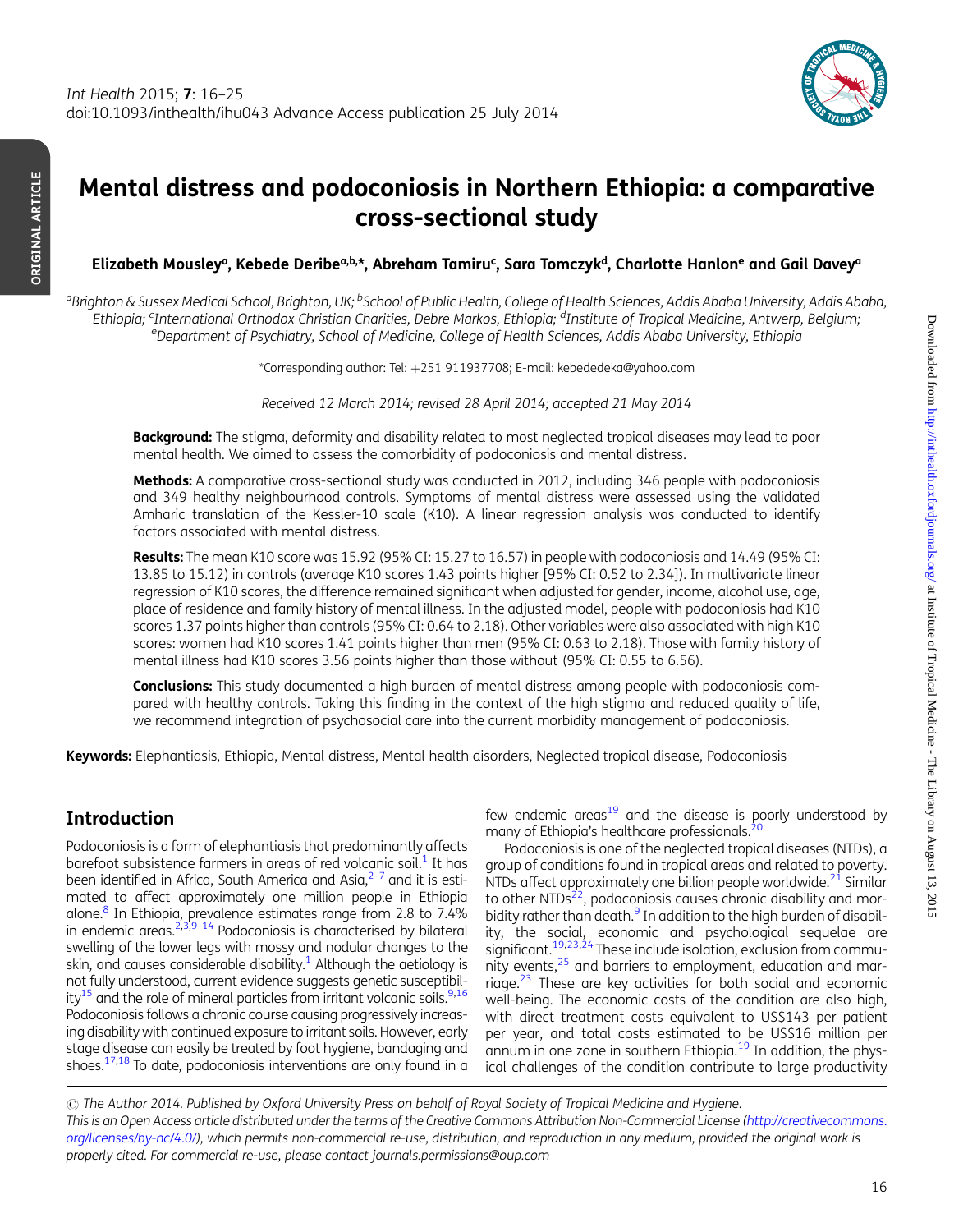losses.<sup>[19](#page-8-0)</sup> Podoconiosis is often poorly understood and affected individuals face severe stigma. $24$  This is similar to other diseases that cause deformity, such as lymphatic filariasis and leprosy,  $21,26$  $21,26$ and as with these conditions, stigma is likely to compound the psychosocial effects of the condition.

The bidirectional association between mental health problems and both chronic communicable diseases, such as HIV/AIDS and TB, and non-communicable diseases and disabilities, has been well established.<sup>[27,28](#page-8-0)</sup> The presence of mental ill-health increases all-cause mortality; depression leads to a 1.7 times higher chance of dying from any cause.<sup>[27](#page-8-0)</sup> Mental ill-health has been shown to increase the risk of non-communicable diseases such as stroke, diabetes and cardiovascular disease. $27,28$  The reasons for this include: the direct biological effects of mental disorders; the tendency for those with mental illness to engage in risk behaviours such as smoking, drinking, eating unhealthily and avoiding exercise; common risk factors for the two sets of conditions and poorer access to and quality of healthcare interventions.<sup>[27](#page-8-0)</sup>

NTDs, including podoconiosis, share many of the characteristics of the chronic diseases discussed above. Studies have also shown a strong association between NTDs and mental ill-health.<sup>[29](#page-8-0)</sup> The prevalence of depression found in some NTDs is extremely high, with prevalence in populations of lymphatic filariasis between 37% and 97%, and in leprosy between 12.5% and  $76\%$ <sup>[29–](#page-8-0)[36](#page-9-0)</sup> In addition to the physical disability and disfigurement, stigma is a major contributor to susceptibility to mental ill-health in people with NTDs and has been shown to exacerbate social exclusion and isolation, and lead to increased stress, and feelings of despair and shame.<sup>29</sup> A number of qualitative studies have found common characteristics among those affected by NTDs, including embarrassment or shame, sadness, grief and distress, loneliness and social isolation.[37–40](#page-9-0) These studies have also found that many individuals admitted to thoughts of suicide.<sup>37-40</sup> In addition, feelings of stigmatisation and fears of rejection were expressed, and many of those studied had low self-esteem and a negative body image, which has been previously shown in podoconiosis.<sup>[23](#page-8-0)</sup>

Several studies to date have documented the social impact of podoconiosis, often related to negative perceptions of impair-ments.<sup>20,24,[25,](#page-8-0)41-44</sup> Analysis from the same study population indicated high stigma and reduced quality of life among people with podoconiosis.[41](#page-9-0),[45](#page-9-0) However, this analysis will focus on the association between podoconiosis and mental distress. We hypothesised that people with podoconiosis would have a higher burden of mental distress (any form of emotional suffering, including stress and strain due to podoconiosis or other life events) than the general population in this area of rural Ethiopia due to the impact of disability and social challenges faced by people with podoconiosis.

# Materials and methods

#### Study area and study population

The study took place in Dembecha district, part of the West Gojjam zone of the Amhara regional state of northern Ethiopia, which has a population of 142 118. The district is split into 29 kebeles (the smallest administrative unit), of which 25 are rural and 4 are urban. Approximately 14% of the population live in urban areas. The largest ethnic group reported in Dembecha is Amhara (99.8%), and Amharic is spoken as a first language by 99.9%. The majority of the inhabitants of this region are Ethiopian Orthodox Christians (98.5%) the other 1.5% are Muslim. $46$ 

Podoconiosis has been found to be prevalent in this area. In November 2011, a baseline survey prior to establishing a podoconiosis treatment service in the area screened 51 017 individuals and identified 1704 cases of podoconiosis giving a prevalence of 3.4%.<sup>[13](#page-8-0)</sup> Prior to 2010, no podoconiosis care or support services were available near Dembecha. A podoconiosis programme was established by International Orthodox Christian Charities (IOCC) in June 2010, 45 km from Dembecha in the town of Debre Markos. In 2011, the Debre Markos podoconiosis project expanded to six satellite sites, including Dembecha. These sites offer on average 3 months of training in self-care, including foot hygiene, bandaging and use of shoes, and referral for treatment of secondary infections, wound care, minor surgery (in a minority), manual lymphatic drainage therapy and the provision of subsidised shoes.

Seven kebeles within Dembecha district were selected for the study. These were chosen on the basis of having the highest prevalence of podoconiosis in the baseline survey, in order to give the largest possible population to sample. The study was nested within the 2011 survey, with people with podoconiosis identified previously and their neighbours without podoconiosis as controls.

## Study design

The study was a questionnaire-based comparative cross-sectional study.

## **Outcomes**

The primary outcome was mental distress, measured by the con-tinuous Kessler scale.<sup>[47,48](#page-9-0)</sup> Mental distress was chosen rather than a specific psychiatric diagnosis as it has previously been shown to be a more socially and culturally valid concept in Ethiopia.<sup>[49](#page-9-0),[50](#page-9-0)</sup> Mental distress in this study was defined as any form of emotional suffering including stress and strain due to podoconiosis or other life events. Secondary variables measured were age, gender, education, marital status, place of residence, income, self-defined comorbidity, alcohol and substance use, family-history of mental illness, stigma and podoconiosis stage. These were selected as they had been found to be factors associated with differences in mental distress in previous studies. $51,52$  $51,52$  $51,52$ 

## **Measures**

Two pre-validated tools were used to assess variables. The Kessler-10 (K10) scale<sup>[47,48](#page-9-0)</sup> was used to assess mental distress in all participants and the podoconiosis stigma scale was used to assess felt and enacted stigma within people with podoconiosis only. Enacted stigma includes the experience of discrimination such as abuse, loss of employment or prejudicial attitudes, while felt stigma is the perceived fear of enacted stigma. In addition, demographic and social variables were assessed using a questionnaire adapted from previous studies. This section included factors found to be associated with mental illness in previous studies, as discussed above. These included the use of khat, a mild stimulant leaf traditionally chewed in Ethiopia that has been associated with depression.<sup>[53,54](#page-9-0)</sup>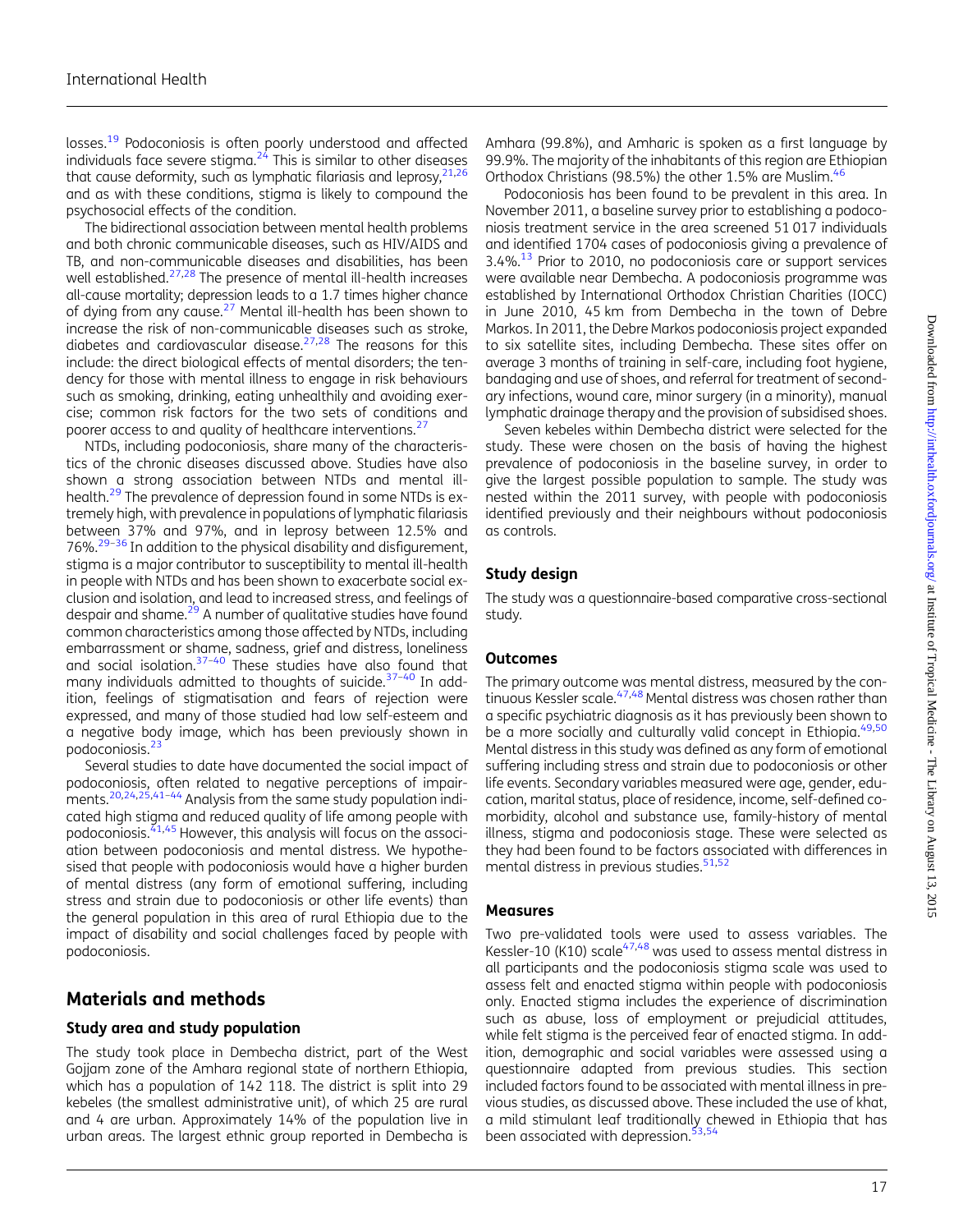The K10 scale $47,48$  $47,48$  $47,48$  is a screening tool that measures mental distress. Higher mental distress scores indicate an increased probability of having depression or an anxiety disorder. There are 10 questions, each scored out of five on a Likert scale. The Amharic translated version has previously been validated in Ethiopia for assessing depression by comparing results with psychiatric as-sessment.<sup>[49](#page-9-0)</sup> It has a sensitivity of 84.2% and specificity of 77.8% and used in relation to postnatal depression, depression in HIV and TB, and common mental disorders.<sup>[49](#page-9-0),[55,56](#page-9-0)</sup> Previous studies have found excellent internal consistency of the scale, with a Cronbach's alpha of between 0.90 and  $0.93.^{49,55,56}$  $0.93.^{49,55,56}$  $0.93.^{49,55,56}$  $0.93.^{49,55,56}$  $0.93.^{49,55,56}$ 

The podoconiosis stigma scale was developed specifically for people with podoconiosis in Ethiopia, and has been previously vali-dated.<sup>[57](#page-9-0)</sup> It has four independent sections which assess felt and enacted stigma for patients and communities, and which are designed to be used together or separately. Only the patient scales were used for this study. The piloting of this scale found it had excellent reliability, with a Cronbach's alpha of 0.955 for patient felt stigma and of 0.937 for patient enacted stigma.<sup>[57](#page-9-0)</sup>

#### Sample size

Sample size was calculated using Epi-Info version 7.0 to give 80% power to detect a 10% difference between the two groups with 95% CI, based upon a 22.7% prevalence of mental disorder in the general population, as found in a previous study in Ethiopia. $58$ It was calculated that 315 participants were needed in each group. The final target sample size was 694 to take into account a predicted 10% non-response rate. The final sample size used was 695 participants, including 346 people with podoconiosis and 349 controls.

## Participant selection

The affected group was selected based on the population of people with podoconiosis identified in the aforementioned survey. Fifty people with podoconiosis from each kebele were selected. This was a near-total sample. Random selection was not practically possible due to the wide distribution of inhabitants within each kebele, so convenience sampling was used, and the first 50 people with podoconiosis from each list who could be found were selected. The controls were non-affected individuals neighbouring the cases. An attempt was made to match controls to cases based on age and gender, as these have been consistently shown to be strongly associated with levels of mental distress<sup>52,[59](#page-9-0)</sup> and quality of life.<sup>[60,61](#page-9-0)</sup> However, some of the data collectors found this was impossible in certain cases, leading to the matching protocol being inconsistently implemented. The exclusion criteria used were that those under 15 years and those with severe illness (bed ridden or unable to respond to questions because of the illness) were excluded.

## Data collection

Data collection was conducted over 5 days between 3 and 7 May 2012. The data were collected by seven local nurses, one per kebele, who were familiar with the local area, had relevant medical background knowledge and were fluent in Amharic, the participants' main language. The questionnaires were used in structured interviews. The data collectors received 1 day of

training. This covered the basics of podoconiosis and the staging techniques (as nurses were unfamiliar with the condition); the objectives of the study and its possible impacts; the details of the questionnaire to ensure common understanding; taking informed consent; matching criteria and sampling techniques; and an opportunity to practice administrating the questionnaire followed by a debrief. In addition, there were three supervisors overseeing the data collection process, two of whom were fluent in Amharic. Each day, the supervisors had contact with all data collectors to answer any queries, and they reviewed all of the questionnaires for missing data and inconsistencies. In addition, the supervisors checked the reliability of the data collectors by re-testing a number of participants. Checks demonstrated that the answers were broadly the same, and the reliability of the data collection was not considered to be a problem.

The questionnaires were piloted before the study. The pilot used seven people with podoconiosis and four controls within the nearest large urban area, Debre Markos. The translation and understanding of the questionnaire was checked, and a few minor corrections were made to the wording of questions and overall layout to clarify meaning.

## Data analysis

Data analysis was performed using Stata SE-11 (College Station, TX, USA). Data were first checked and cleaned. Missing values on the scales were replaced with the average of that item. Five questionnaires were excluded due to incomplete data.

Descriptive analysis of the social and demographic characteristics and the degree of comparability between the case and control groups was investigated. When comparing simple frequencies, the  $\chi^2$  test was used to establish significance; when comparing means, t test was used. Mean scores of the two scales were compared.

K10 scores were treated as continuous variables and a multivariable linear regression model was used to explore factors that may be associated with K10 scores. Variables were included in the model according to conceptual background knowledge and crosstabulations (i.e. disease status, age, gender, education, marital status, place of residence, monthly income, the presence of other health problems and family history of mental illness). Since the use of tobacco and khat were negligible, these variables were excluded from the modelling. Stigma was excluded from the multivariate analysis as it was only measured for cases and not controls. The model was developed by adding one variable at a time and the impact of the addition of each variable in the model was determined by likelihood-ratio test. The variables contributing significantly to the model were retained, including diseases status, gender, age, place of residence and family history of mental illness. Since alcohol use and income were consistently found to be associated with mental distress, they were also included in the final model. All these variables remained in the final model and were adjusted for one another. Those with p-values less than 0.05 were considered significantly associated with K10 scores. The reliability coefficients of the two scales were also assessed.

## Regulatory approval and ethical issues

Ethical approval was sought and obtained from both the Research Governance and Ethics Committee of Brighton & Sussex Medical School, and the Amhara Regional Health Bureau that governs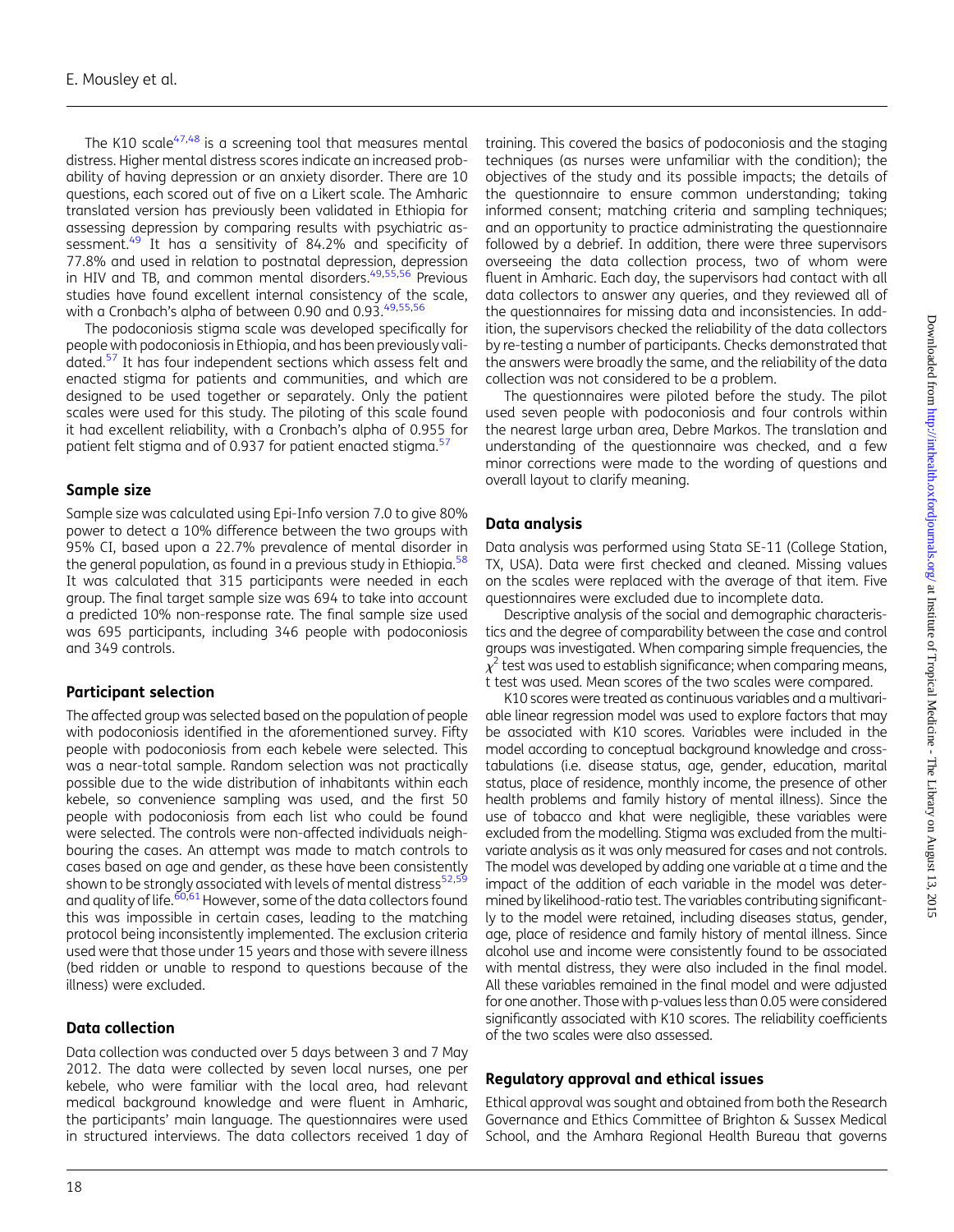the study area. Written consent was obtained from the participants. Written informed consent was sought from all participants, with those who were unable to sign leaving a thumbprint instead. When individuals aged  $<$ 18 years were encountered, consent was obtained from their parents or guardians. Data collectors were trained in key ethical issues, including how to ensure informed consent, as part of their initial briefing. All questionnaires were anonymised and identifiable information stored separately from the research data. Electronic data was kept on a password-protected computer.

# Results

#### Demographics of groups

All those in the study were Amhara in ethnic origin. However, there were some significant differences between the podoconiosis and healthy control groups. The podoconiosis group contained significantly more illiterate individuals ( $\chi^2$ =4.980, df=1, p=0.013); more individuals in the lower income quintiles and lower average income ( $\chi^2$ =31.160, df=4, p<0.0001); and fewer married individuals ( $\chi^2$ =27.338, df=1, p<0.001). These characteristics have been associated with mental health status in the past (Table  $1$ ).<sup>[62](#page-9-0)</sup>

There were no significant differences between the two groups in terms of family history of mental illness. Additionally, major overall risk behaviours for mental distress were similar between cases and controls, including alcohol and khat use. However, people with podoconiosis were slightly less likely to drink daily (Table [2\)](#page-5-0). The use of khat and tobacco is extremely rare in this community, and reported family history of mental health disorders was also uncommon. No individuals interviewed perceived themselves to have mental health issues. There were significantly more 'other' health problems (reported by participants) in the people with podoconiosis group, including chronic illnesses such as arthritis and headache as the most prevalent additional conditions among people with podoconiosis.

All the scales exceeded the minimum internal consistency reliability standard (0.70) required. The Cronbach's alpha for Kessler scale was 0.94, while it was 0.84 and 0.92 for felt and enacted stigma scales, respectively.

#### Mental distress and podoconiosis

The mean K10 score was 15.92 (95% CI: 15.27 to 16.57) in people with podoconiosis and 14.49 (95% CI: 13.85 to 15.12) in healthy neighbourhood controls (average K10 scores 1.43 points higher [95% CI: 0.52 to 2.34]).

Although not linear, there was a significant difference  $(p<0.001)$  in the mean K10 scores across podoconiosis disease stages. Although the sample sizes were small, a higher mean of K10 score was found in the most severe disease stage (data not shown in table).

The ten K10 items were dichotomised into two groups: those with the symptoms (little or more) and those without (none). Except for one item, a significantly higher ( $p$ <0.05) proportion of people with podoconiosis had symptoms compared to healthy controls, as presented in Table [3.](#page-6-0)

In univariate linear regression of continuous K10 scores, people with podoconiosis had K10 score 1.43 points higher than healthy

controls (95% CI: 0.52 to 2.34). The difference remained significant when adjusted for gender, average household income, alcohol use, age, place of residence and family history of mental illness: in the adjusted model, people with podoconiosis had K10 scores 1.37 points higher than healthy controls (95% CI: 0.64 to 2.10). Other variables were also associated with high K10 scores: women had 1.41 point higher K10 scores than men (95% CI: 0.63 to 2.18). Family history of mental illness was associated with higher K10 scores, those with family history of mental illness having K10 scores on average 3.56 points higher than those without (95% CI: 0.55 to 6.56). Individuals who drank alcohol 1 to 4 times per week (beta coefficient of the linear regression model  $[\beta] = -6.78$ ; 95% CI:  $-7.81$  to  $-5.75$ ) and five times or more ( $\beta$ =-10.31; 95% CI: -11.37 to -9.24) had lower K10 scores than those who did not drink or drank once per month (Table [4\)](#page-6-0). The model explained 36% of the variation. On separate analysis among podoconiosis patients, women had 2.85 point higher K10 scores than men (95% CI: 1.55 to 4.15).

The association between podoconiosis, mental distress and stigma is noteworthy. Our data indicates that all forms of stigma and mental distress showed a weak but positive and significant association (Table [5\)](#page-7-0).

# **Discussion**

#### **Demographics**

The people in the podoconiosis group and control group were relatively similar with respect to age and gender, which are major determinants of mental distress.<sup>59-61</sup> The sociodemographic characteristics also broadly reflected what is known about the local population from census data,<sup>[46](#page-9-0)</sup> although those sampled were slightly older than would be expected.

However, there were a number of important social characteristics that varied significantly between the two groups. These were occupation, income, literacy and education, and marital status. Income, education and literacy have all been shown to be associated with the mental distress in the general population. $52,63$ Podoconiosis has been shown to affect these factors, which could explain the differences between the groups. For example, podoconiosis could limit income-generating activities due to disability, which could account for the lower income of this group, especially among farmers.<sup>[19](#page-8-0)</sup> People with the condition have also reported difficulties in finding marriage partners and increased rates of divorce, particularly women.<sup>[23](#page-8-0)</sup> Barriers to employment and higher education due to stigma have also been reported. $^{23}$  $^{23}$  $^{23}$ Many of these factors have also been established in other NTDs.<sup>29</sup>

## Mental distress and podoconiosis

The evidence from this study for an association between podoconiosis and increased risk of mental distress is clear. People with podoconiosis were found to have a higher score of mental distress than the healthy controls in the study. After adjustment for other important variables, the difference in K10 scores diminished slightly, but mean scores remained significantly higher in people with podoconiosis than those without.

This association is similar to findings in studies that have demonstrated the relationship between mental distress and NTD disease status. Many studies have looked at leprosy, which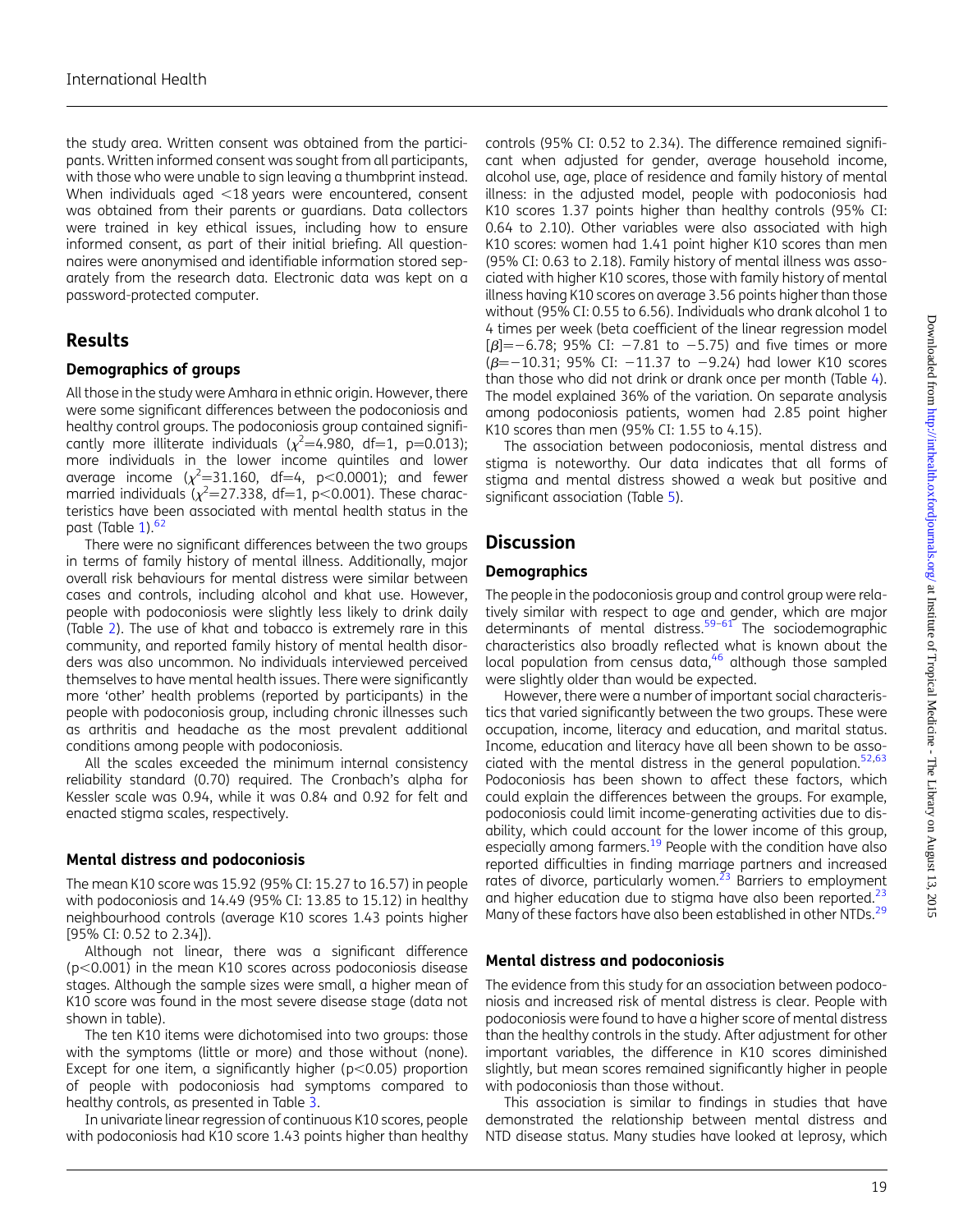| Variable                        |                                    | Podoconiosis cases (%) | Healthy controls (%) |
|---------------------------------|------------------------------------|------------------------|----------------------|
| Gender                          | Male                               | 139 (40.2)             | 149 (42.7)           |
|                                 | Female                             | 207 (59.8)             | 200 (57.3)           |
| Age (years)                     | Mean (SD)                          | 45.74 (13.190)         | 44.63 (12.903)       |
|                                 | Range                              | $15 - 80$              | $15 - 85$            |
|                                 | $15 - 24$                          | 10(2.9)                | 16 (4.6)             |
|                                 | $25 - 34$                          | 63 (18.2)              | 58 (16.6)            |
|                                 | $35 - 44$                          | 79 (22.8)              | 95 (27.2)            |
|                                 | $45 - 54$                          | 92 (26.6)              | 77 (22.1)            |
|                                 | $55 - 64$                          | 75 (21.7)              | 76 (21.8)            |
|                                 | $65+$                              | 27(7.8)                | 27(7.7)              |
| Village                         | Yechereka                          | 50 (14.5)              | 50 (14.3)            |
|                                 | Adis Alem                          | 55 (15.9)              | 57 (16.3)            |
|                                 | Lejat                              | 43 (12.4)              | 43 (12.3)            |
|                                 | Sazuri Dimela                      | 48 (13.9)              | 49 (14.0)            |
|                                 | Wad                                | 50 (14.5)              | 51 (14.6)            |
|                                 | Yetsed                             | 50(14.5)               | 48 (13.8)            |
|                                 | Anigut Yedegera                    | 50(14.5)               | 51 (14.6)            |
| Area of residence               | Rural                              | 339 (98.0)             | 339 (97.1)           |
|                                 | Urban                              | 7(2.0)                 | 10(2.9)              |
| Occupation                      | Farmer                             | 252 (72.8)             | 266 (76.2)           |
|                                 | <b>Traders</b>                     | 36 (10.4)              | 30(8.6)              |
|                                 | Employee (government/NGO/private)  | 6(1.7)                 | 7(2.0)               |
|                                 | Daily labourer                     | 21(6.1)                | 14(4.0)              |
|                                 | Housewife                          | $\Omega$               | 11(3.2)              |
|                                 | Student                            | 4(1.2)                 | 4(1.1)               |
|                                 | Jobless                            | 16 (4.6)               | 11(3.2)              |
|                                 | Other                              | 11(3.2)                | 6(1.7)               |
| Ethnicity                       | Amhara                             | 346 (100.0)            | 349 (100.0)          |
| Literacy                        | Literate                           | 81 (23.4)              | 112 (32.1)           |
|                                 | Not literate                       | 265 (76.6)             | 237 (67.9)           |
| School attendance (of literate) | No formal school                   | 46 (56.8)              | 48 (42.9)            |
|                                 | Primary (grade 1-6)                | 27 (33.3)              | 41 (36.6)            |
|                                 | Secondary (grade 7-12)             | 8(9.9)                 | 23 (20.5)            |
| Household income (Birr/month)   | Mean (SD)                          | 285.14 (206.42)        | 384.3 (263.38)       |
|                                 | Min-Max                            | $0 - 1500$             | $0 - 1500$           |
|                                 | 1 <sup>st</sup> quintile (poorest) | 86 (24.9)              | 53 (15.2)            |
|                                 | $2nd$ quintile                     | 77 (22.3)              | 69 (19.8)            |
|                                 | 3rd quintile                       | 79 (22.8)              | 54 (15.5)            |
|                                 | 4 <sup>th</sup> quintile           | 56 (16.2)              | 82 (23.5)            |
|                                 | 5 <sup>th</sup> quintile (richest) | 48 (13.9)              | 91 (26.1)            |
| Marital status                  | Married                            | 198 (57.2)             | 265 (75.9)           |
|                                 | Unmarried                          | 30(8.7)                | 31(8.9)              |
|                                 | Divorced                           | 63 (18.2)              | 34 (9.7)             |
|                                 | Widowed                            | 55 (15.9)              | 19 (5.4)             |
|                                 |                                    |                        |                      |

<span id="page-4-0"></span>Table 1. Basic characteristics of the study groups, people with podoconiosis and healthy controls, Northern Ethiopia, 2012

may have more stigma attached to it for historical reasons and through a different profile of symptoms, including neuropathic pain.[30–33,](#page-8-0)[35](#page-9-0),[36](#page-9-0) In another study that examined lymphatic filariasis, which has a very similar presentation to podoconiosis, prevalence of depression was found to be around 70%.<sup>[34](#page-9-0)</sup>

The linear regression analysis revealed a number of other factors to be significantly associated with mental distress. These were family history of mental illness, female gender and alcohol use. Many studies have shown familial associations for a range of mental disorders, including depression and schizophrenia, with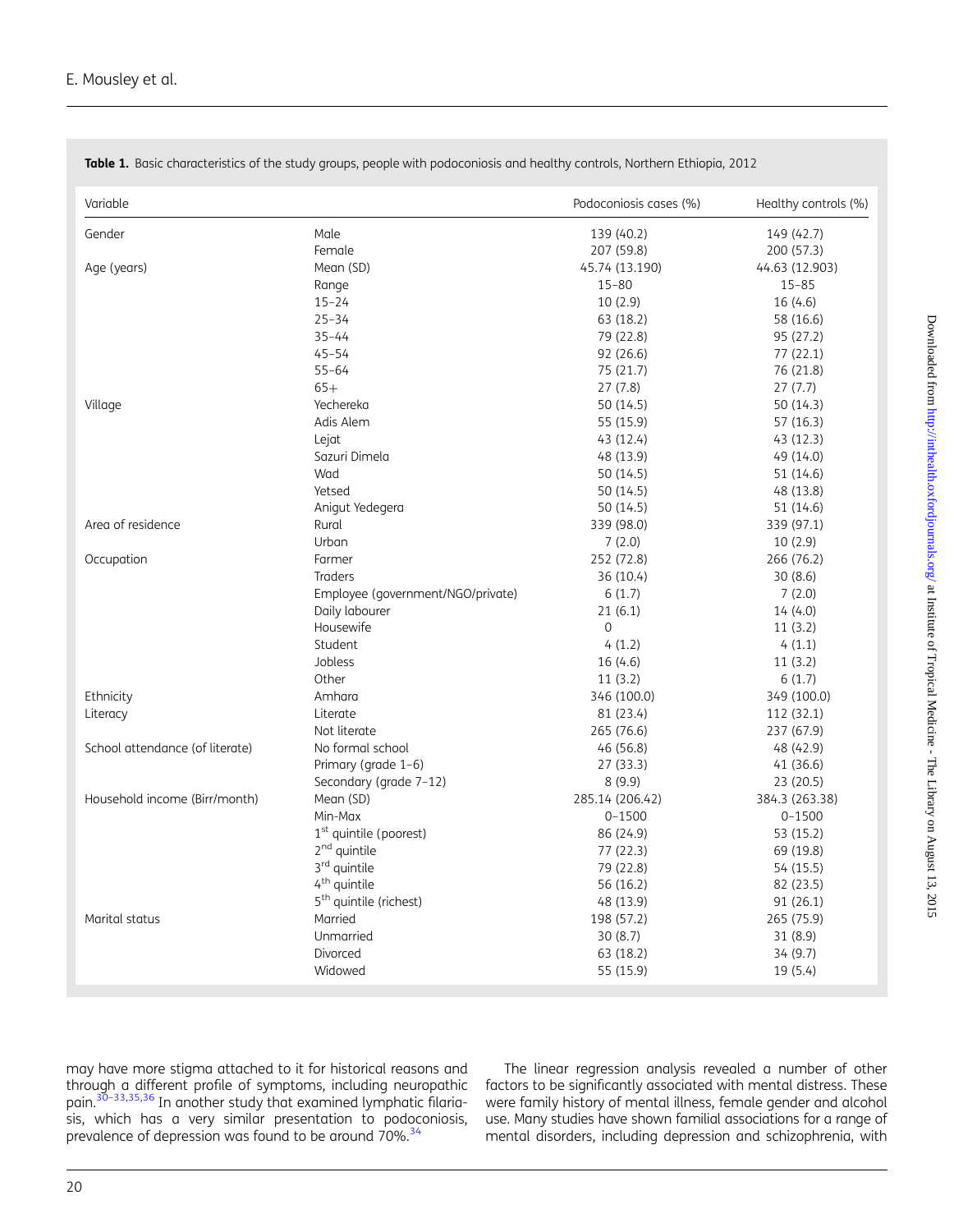| Variable                                         |                                             |                         | Podoconiosis cases (%) | Healthy controls (%) | p-value <sup>a</sup> |
|--------------------------------------------------|---------------------------------------------|-------------------------|------------------------|----------------------|----------------------|
|                                                  |                                             |                         |                        |                      |                      |
| Alcohol                                          | Ever consumed alcohol                       | Yes                     | 335 (96.8)             | 331 (94.8)           | <b>NS</b>            |
|                                                  |                                             | <b>No</b>               | 11(3.2)                | 18(5.2)              |                      |
|                                                  | Currently consumes alcohol                  | Yes                     | 321 (92.8)             | 326 (93.4)           | <b>NS</b>            |
|                                                  |                                             | <b>No</b>               | 25(7.2)                | 23(6.6)              |                      |
|                                                  | Current consumption (last 30 days)          | Never                   | 30(8.7)                | 33 (9.5)             | 0.001                |
|                                                  |                                             | Once                    | 28(8.1)                | 28(8.0)              |                      |
|                                                  |                                             | $1-2\times$ /week       | 155 (44.8)             | 146 (41.8)           |                      |
|                                                  |                                             | $3-4 \times$ /week      | 81 (23.4)              | 52 (14.9)            |                      |
|                                                  |                                             | Daily                   | 51(14.7)               | 90 (25.8)            |                      |
| Khat                                             | Ever chewed khat                            | Yes                     | 0(0.0)                 | 1(0.3)               | <b>NS</b>            |
|                                                  |                                             | <b>No</b>               | 346 (100.0)            | 348 (99.7)           |                      |
|                                                  | Currently chew khat                         | Yes                     | 0(0.0)                 | 1(0.3)               | <b>NS</b>            |
|                                                  |                                             | <b>No</b>               | 346 (100)              | 348 (99.7)           |                      |
| Cigarettes                                       | Ever smoked cigarettes                      | Yes                     | 1(0.3)                 | 1(0.3)               | <b>NS</b>            |
|                                                  |                                             | <b>No</b>               | 345 (99.7)             | 348 (99.7)           |                      |
|                                                  | Currently smoke cigarette                   | Yes                     | 0(0.0)                 | 0(0.0)               | <b>NA</b>            |
|                                                  |                                             | <b>No</b>               | 346 (100.0)            | 349 (100.0)          |                      |
|                                                  | Family history of mental health problems    | Yes                     | 6(1.7)                 | 4(1.1)               | <b>NS</b>            |
|                                                  |                                             | <b>No</b>               | 340 (98.3)             | 344 (98.9)           |                      |
|                                                  | Physical health condition other than        | Yes                     | 64 (18.5)              | 29 (8.3)             | < 0.001              |
| podoconiosis                                     |                                             | <b>No</b>               | 282 (81.5)             | 320 (91.7)           |                      |
| Health conditions                                |                                             | <b>Arthritis</b>        | 17 (4.9)               | 3(0.9)               |                      |
|                                                  |                                             | Eye or visual condition | 3(0.9)                 | 2(0.6)               |                      |
|                                                  |                                             | Asthma                  | $\Omega$               | 2(0.6)               |                      |
|                                                  |                                             | Hypertension            | 2(0.6)                 | 1(0.3)               |                      |
|                                                  |                                             | Headache                | 13(3.8)                | 2(0.6)               |                      |
|                                                  |                                             | Cancer                  | $\mathbf{0}$           | 1(0.3)               |                      |
|                                                  |                                             | Tuberculosis            | 4(1.2)                 | 1(0.3)               |                      |
|                                                  |                                             | Other                   | 25(18.5)               | 16(4.6)              |                      |
| Patients who perceive themselves as mentally ill |                                             | Yes                     | 0(0.0)                 | 0(0.0)               | <b>NA</b>            |
|                                                  |                                             | <b>No</b>               | 344 (100.0)            | 349 (100.0)          |                      |
|                                                  | Mental distress, mean (SD)                  |                         | 15.92 (6.18)           | 14.49 (6.01)         | $<$ 0.001 $^{\rm b}$ |
|                                                  | Stigma mean (possible ranging from 0 to 96) |                         | 30.7                   | <b>NA</b>            |                      |

<span id="page-5-0"></span>Table 2. Risk characteristics of the study groups, Northern Ethiopia, 2012

NA: not applicable, NS: not significant.

 $\sigma$  p-values are  $\chi^2$  test unless stated.<br>
<sup>b</sup> t test.

implicated genetic and social factors.<sup>[52](#page-9-0)</sup> There is a large amount of evidence that women have much higher rates of mental distress than men,  $64$  with up to twice the risk of depression. This is believed to be due to socio-economic factors and intimate partner vio-lence.<sup>[59,65,66](#page-9-0)</sup> On separate analysis among people with podoconiosis, women had higher K10 scores than men. This may indicate that women with podoconiosis are disproportionately affected compared with men, and may have implications for screening podoconiosis patients for mental illnesses.

In contrast, the finding with regards to alcohol is unexpected. It is generally thought that drinking alcohol either causes, or is a symptom of, mental distress, although this really applies to excessive consumption.<sup>67,68</sup> Therefore, the finding that abstainers have worse mental distress is unusual. Reverse causality may explain

this paradox: alcohol is considered locally to worsen mental health problems, so those who identify themselves as psychologically unwell are likely to stop drinking. The other possible explanation could be that we measured alcohol use instead of abuse. As can be seen from the results, local alcohol use in the study area is universal. The frequency of use might only imply access in terms of affording to use frequently, rather than abuse. Therefore, future research in the areas should consider measuring abuse rather than frequency of use.

The relationship between mental distress and podoconiosis disease stage is not a linear one, with the middle stages having the lowest levels and increasing levels through stages four and five. The sample was not sufficiently large enough to assess this relationship adequately. However, seven out of eight of the people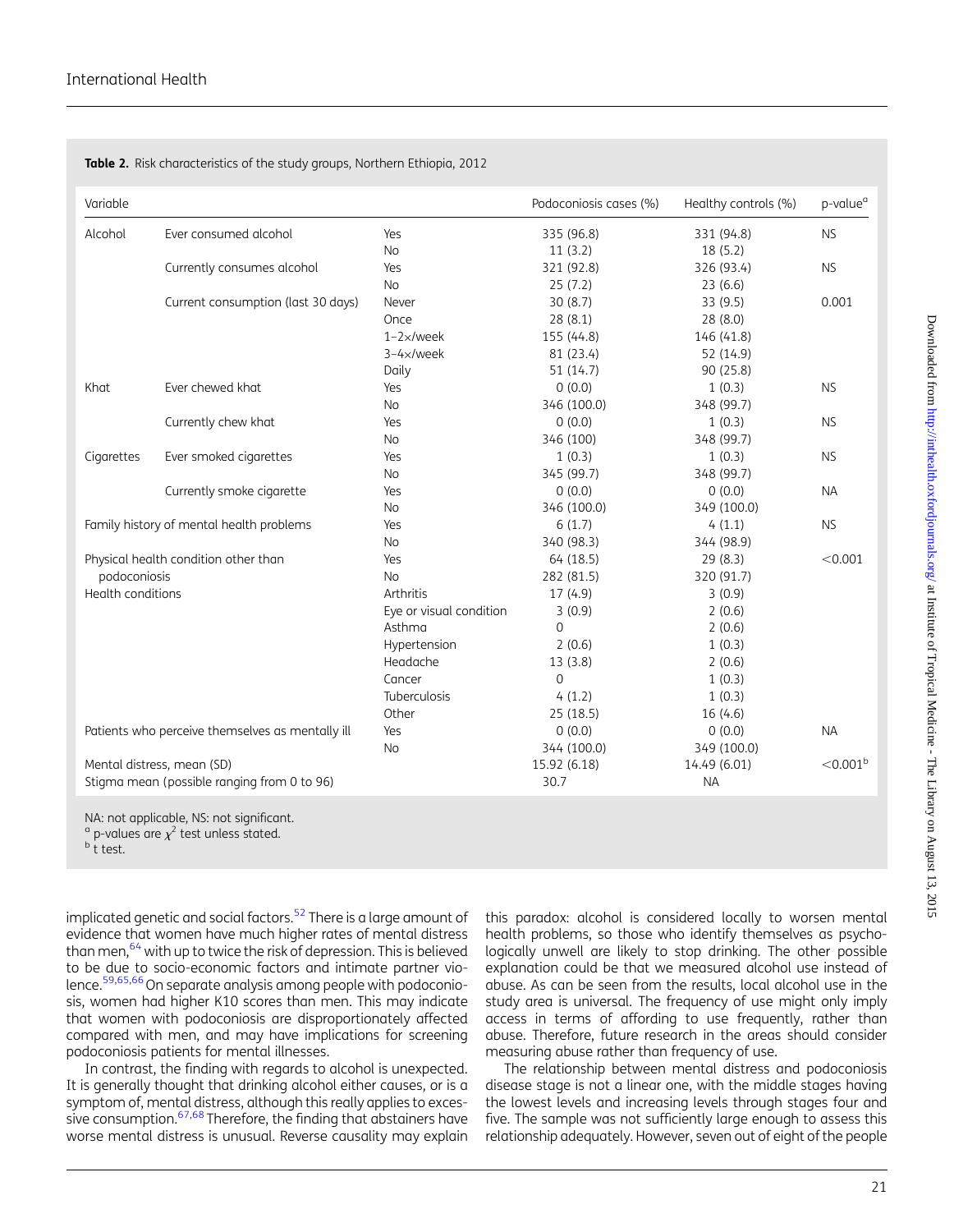| Kessler 10 scale items                | Podoconiosis cases |                    | Healthy controls |                    | p-value <sup>a</sup> |
|---------------------------------------|--------------------|--------------------|------------------|--------------------|----------------------|
|                                       | None $(\%)$        | Little or more (%) | None $(% )$      | Little or more (%) |                      |
| Tiredness for no reason               | 48.0               | 52.0               | 61.6             | 38.4               | < 0.001              |
| <b>Nervousness</b>                    | 57.8               | 42.2               | 71.9             | 28.1               | < 0.001              |
| Nervous nothing could calm down       | 65.0               | 35.0               | 77.1             | 22.9               | 0.001                |
| Feelings of hopelessness              | 59.0               | 41.0               | 73.4             | 26.6               | < 0.001              |
| Feelings of restlessness or fidgets   | 61.3               | 38.7               | 71.3             | 28.7               | 0.006                |
| Being so restless could not sit still | 61.6               | 38.4               | 65.9             | 34.1               | <b>NS</b>            |
| Depressed mood                        | 54.9               | 45.1               | 66.8             | 33.2               | 0.002                |
| Feeling everything an effort          | 58.1               | 41.9               | 67.0             | 33.0               | 0.018                |
| Feeling sad and unable to be cheered  | 57.2               | 42.8               | 65.9             | 34.1               | 0.023                |
| Feeling worthless                     | 56.9               | 43.1               | 67.3             | 32.7               | 0.006                |

<span id="page-6-0"></span>Table 3. Kessler 10 scale items comparison among people with podoconiosis and healthy controls in Northern Ethiopia, May 2012

NS: not significant.

 $\degree$  Significant at p $<$ 0.05.

Table 4. A linear regression analysis of Kessler 10 scores and factors associated in people with podoconiosis and healthy controls in Northern Ethiopia, May 2012

| Variable                                 | Unadjusted coefficient (95% CI)    | Adjusted coefficient (95% CI) <sup>a</sup> | p-value   |
|------------------------------------------|------------------------------------|--------------------------------------------|-----------|
| Disease status: healthy neighbour        | Reference group                    | Reference group                            |           |
| Disease status: people with podoconiosis | 1.43 (0.52 to 2.34)                | 1.37 (0.64 to 2.10)                        | < 0.001   |
| Sex: male                                | Reference group                    | Reference group                            |           |
| Sex: female                              | 2.53 (1.62 to 3.44)                | 1.41 (0.63 to 2.18)                        | < 0.001   |
| Age in years: <45                        | Reference group                    | Reference group                            |           |
| Age in years: 45-64                      | $-0.44$ ( $-1.40$ to 0.50)         | $-0.36$ ( $-1.12$ to 0.39)                 | NS.       |
| Age in years: $\geq 65$                  | 2.09 (0.32 to 3.85)                | $0.46$ (-0.95 to 1.87)                     | <b>NS</b> |
| Place of residence: rural                | Reference group                    | Reference group                            |           |
| Place of residence: urban                | $0.34$ (-2.62 to 3.30)             | $-1.61$ ( $-3.94$ to 0.73)                 | <b>NS</b> |
| Family history of mental illness: no     | Reference group                    | Reference group                            |           |
| Family history of mental illness: yes    | 4.38 (0.55 to 8.20)                | 3.56 (0.55 to 6.56)                        | 0.021     |
| Alcohol use: none or once per month      | Reference group                    | Reference group                            |           |
| Alcohol: 1-4 weekly                      | $-6.82$ ( $-7.87$ to $-5.78$ )     | $-6.78$ ( $-7.81$ to $-5.75$ )             | < 0.001   |
| Alcohol: $\geq$ 5 weekly                 | $-10.64$ ( $-11.70$ to $-9.58$ )   | $-10.31$ ( $-11.37$ to $-9.24$ )           | < 0.001   |
| Monthly income: £ <sup>b</sup>           | $-0.003$ ( $-0.005$ to $-0.0013$ ) | $-0.0001$ ( $-0.002$ to 0.001)             | NS.       |

NS: not significant.

<sup>a</sup> Adjusted coefficients were controlled for all other variables in the table.

b Monthly income was treated as a continuous variable in the model.

with stage five podoconiosis had mental distress, and this suggests that there may be an association between mental distress and the most severe stages of podoconiosis, perhaps due to the higher degree of disability and deformity experienced, as has been documented in other forms of lymphoedema.<sup>[34](#page-9-0)</sup> The association might also be due to reverse causality: mental distress may lead to further neglect of lymphoedema. The correlation between mental distress and stigma is noteworthy. We expected strong correlation between stigma and mental distress. However, there was weak but positive correlation between stigma and mental distress. Therefore, there is a need for further study to see the clear association between stigma, disability and mental illness.

The findings of our study are in accordance with the sum of the evidence. However, it is important to note that this would not constitute proof of causation. Litt's model for the relationship between NTDs and mental health conditions would seem to apply to podo-coniosis.<sup>[29](#page-8-0)</sup> The fact that many of those factors which were shown to increase mental distress have also been found to be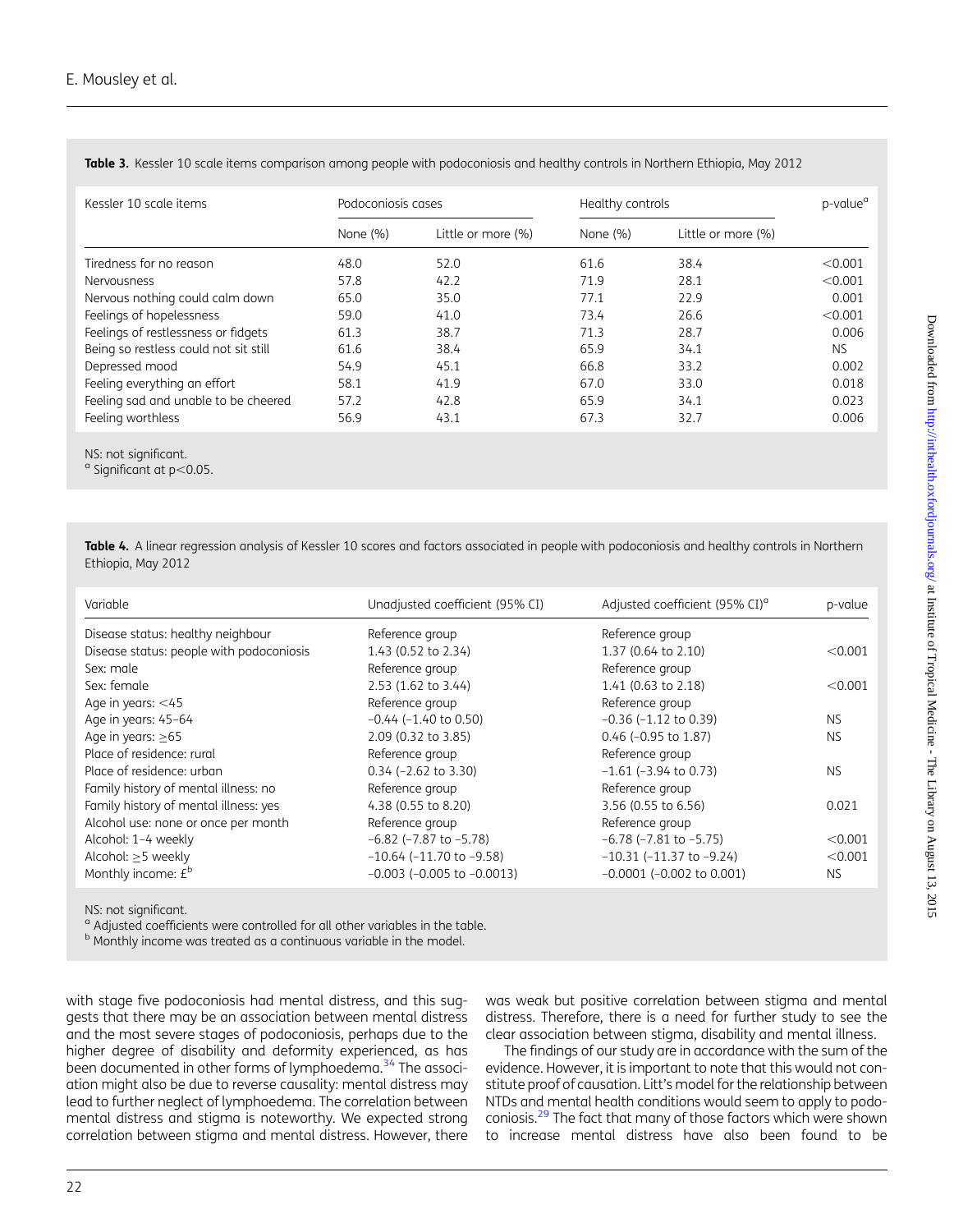<span id="page-7-0"></span>Table 5. Showing the correlation between the domains of stigma and Kessler 10 scale among people with podoconiosis Northern Ethiopia, May 2012

|                                                |                                                               | Kessler 10                                            | Overall stigma                     | Felt stigma | Enacted stigma |
|------------------------------------------------|---------------------------------------------------------------|-------------------------------------------------------|------------------------------------|-------------|----------------|
| Spearman's rho (correlation coefficient)       | Kessler 10<br>Overall stigma<br>Felt stigma<br>Enacted stigma | $0.307^{\circ}$<br>$0.346^{\circ}$<br>$0.212^{\circ}$ | $0.898^{\circ}$<br>$0.923^{\circ}$ | $0.628^{o}$ |                |
| $\degree$ Significant at p<0.001 (two tailed). |                                                               |                                                       |                                    |             |                |

exacerbated by podoconiosis supports this. However, one can argue the existence of reverse causality as well. The risk of having podoconiosis is largely mediated by shoe wearing, contact with soil and foot hygiene. Suffering from mental distress is likely to lead to poverty and social exclusion in addition to neglect of personal hygiene and clothing, including footwear, which will greatly increase an individual's risk of podoconiosis.

#### Strengths and limitations

There were a number of possible limitations to the study. There were some difficulties with matching, as the criteria could not always be fulfilled with neighbourhood controls. However, the demographic data show that the groups were not significantly different in respect to key characteristics, so lack of matching is unlikely to have introduced an important bias. The use of nurses as data collectors has both advantages and disadvantages. They have good medical and local knowledge, but they may have introduced some power inequalities or misunderstandings, as participants may have known they were associated with their healthcare in a different context. Finally and most importantly, possible cultural differences in mental distress in Ethiopia must be taken into account. However, the use of a scale that focuses on specific symptoms diminishes this issue, and the K10 has been validated in comparison to diagnosis by local psychiatrists.<sup>49</sup>

Despite these limitations, the study had a number of important strengths which add weight to the conclusions drawn. The size of the sample was shown to be large enough to demonstrate the association using a power calculation, so any association seen was unlikely to be due to chance. Additionally, despite the difficulties with sampling described above, the final study groups were broadly comparable in terms of basic demographic characteristics. Another strength of this study, compared to previous NTD studies, was the inclusion of a control group, so that the background level of mental distress was documented and the risk attributable to podoconiosis could be established. Finally, the study also used internationally and cross-culturally validated tools to assess the variables.

## **Implications**

This was the first study to examine mental distress in podoconiosis, and one of only a few to do so for any NTD. The current evidence may serve as a baseline to advocate change in practice with regards to podoconiosis and mental distress. The results indicate the importance of incorporating psychosocial services into existing morbidity management packages of podoconiosis. This is not just due to the psychological health needs of people with podoconiosis, but also to help improve the outcomes of podoconiosis treatment, as mental distress has been shown to affect treatment, for example by reducing adherence with treatment regimens[.27](#page-8-0) Most podoconiosis services in Ethiopia are currently stand-alone services provided by NGOs but the Regional Health Bureaus have committed to incorporating these into governmental health services. It may be possible to incorporate a psychosocial component into the podoconiosis programme, in order to identify those at risk and provide targeted treatment and prevention. The K10 scale would be an appropriate screening tool for this.<sup>47</sup> There have been a number of trials in similar settings that show that low-skilled community mental health workers can provide effective care and improve mental health at low cost.<sup>[69,70](#page-9-0)</sup>

While the results in this community indicated the association of podoconiosis and mental distress, it is important that this study is repeated in different populations (e.g. other communities where podoconiosis is highly prevalent). Further quantitative research would help clarify the relationship between podoconiosis, disability and depression and further qualitative studies could aim to understand the results better. An exploration of the psychological aspects of podoconiosis, and an examination of the experiences of those with both podoconiosis and mental distress would add depth and may give clues to the mechanisms behind such an association. Finally, future studies should use repeated measurements to see the persistence of symptoms, measure the impact of the co-morbidities on functioning and additional burden on careers.

## Conclusion

Podoconiosis is a NTD that causes substantial disability and deformity among those affected and can lead to psychological, social and physical consequences. It is often highly stigmatising for individuals. This study was the first to examine mental distress in podoconiosis affected individuals. It found an increased prevalence of mental distress in podoconiosis affected individuals, with a significant association of podoconiosis and mental distress after adjusting for important covariates. Based on these findings, and in view of the high stigma and reduced quality of life of people with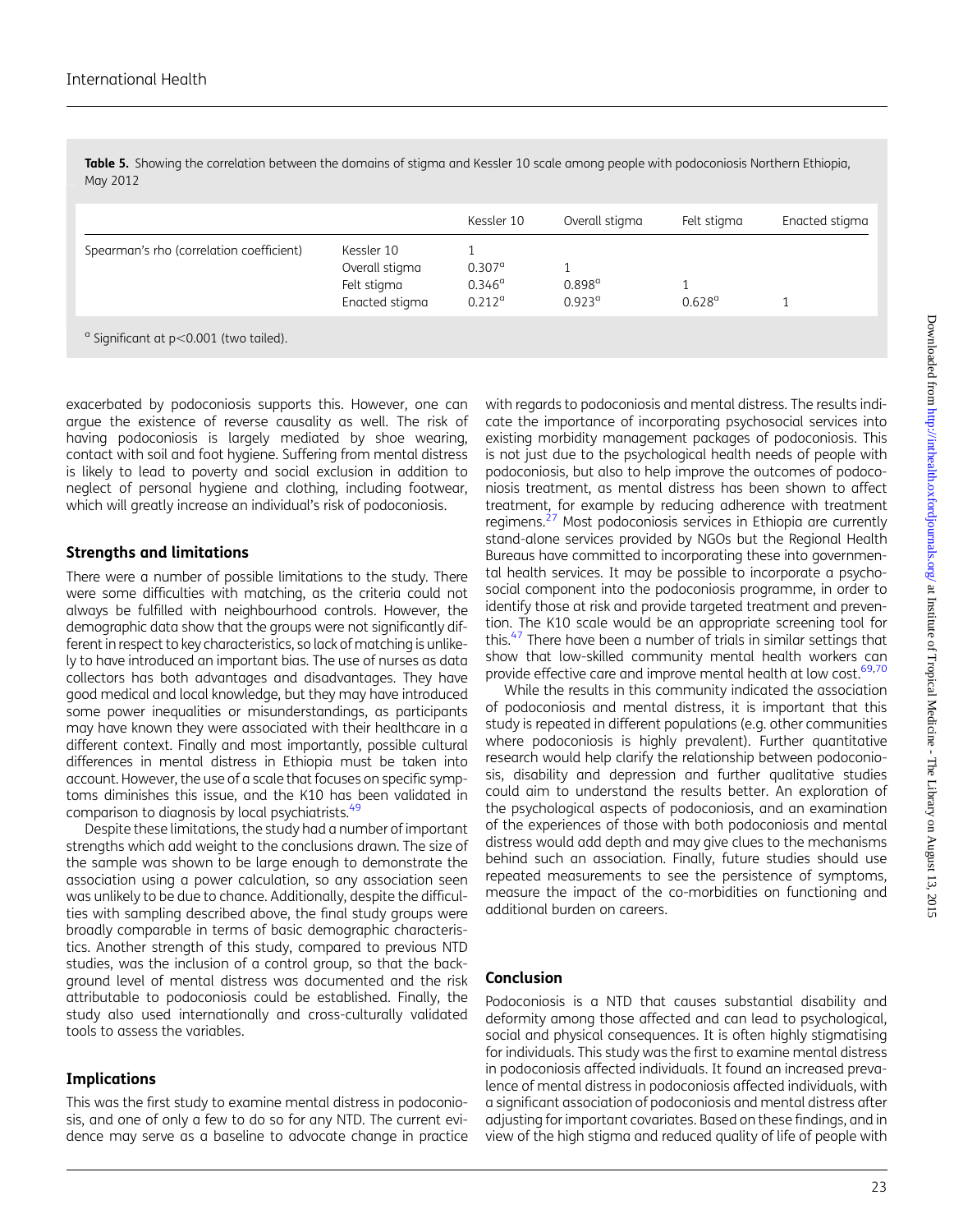<span id="page-8-0"></span>podoconiosis, we recommend integration of psychosocial care into current morbidity management of podoconiosis.

Authors' contributions: KD and GD conceived the study: EM, KD and GD designed the study protocol; EM, KD and AT carried out data collection; EM, KD and CH carried out data analysis and interpretation of these data. EM, KD, CH and GD drafted the manuscript. AT and ST critically revised the manuscript for intellectual content. All authors read and approved the final manuscript. GD is guarantor of the paper.

Acknowledgments: We would like to thank the study community, data collectors and IOCC team in Debre Markos.

Funding: This study was funded by IOCC Podoconiosis Research, Ethiopia. KD is supported by a Wellcome Trust Research Training Fellowship [grant number 099876]. GD is supported by a Wellcome Trust University award [grant number 091956].

Competing interests: None declared.

Ethical approval: Ethical approval was sought and obtained from both the Research Governance and Ethics Committee of Brighton & Sussex Medical School, and the Amhara Regional Health Bureau that governs the study area.

## References

- 1 Price E. The association of endemic elephantiasis of the lower legs in East Africa with soil derived from volcanic rocks. Trans R Soc Trop Med Hyg 1976;70:288–95.
- 2 Birrie H, Balcha F, Jemaneh L. Elephantiasis in Pawe settlement area: podoconiosis or bancroftian filariasis? Ethiop Med J 1997;35:245–50.
- 3 Desta K, Ashine M, Davey G. Prevalence of podoconiosis (endemic non-filarial elephantiasis) in Wolaitta, Southern Ethiopia. Trop Doct 2003;33:217–20.
- 4 Onapa AW, Simonsen PE, Pedersen EM. Non-filarial elephantiasis in the Mt. Elgon area (Kapchorwa District) of Uganda. Acta Trop 2001;78: 171–6.
- 5 Ruiz L, Campo E, Corachan M. Elephantiasis in Sao Tome and Principe. Acta Trop 1994;57:29–34.
- 6 Tada MS, Marsden PD. Probable podoconiosis in Brasilia. Rev Soc Bras Med Trop 1993;26:255.
- 7 Wanji S, Tendongfor N, Esum M et al. Elephantiasis of non-filarial origin (podoconiosis) in the highlands of north-western Cameroon. Ann Trop Med Parasitol 2008;102:529–40.
- 8 Davey G, Newport M. Podoconiosis: the most neglected tropical disease? Lancet 2007;369:888–9.
- 9 Davey G. Podoconiosis, non-filarial elephantiasis, and lymphology. Lymphology 2010;43:168–77.
- 10 Alemu G, Tekola Ayele F, Daniel T et al. Burden of podoconiosis in poor rural communities in Gulliso woreda, West Ethiopia. PLoS Negl Trop Dis 2011;5:e1184.
- 11 Geshere Oli G, Tekola Ayele F, Petros B. Parasitological, serological, and clinical evidence for high prevalence of podoconiosis (non-filarial elephantiasis) in Midakegn district, central Ethiopia. Trop Med Int Health 2012;17:722–6.
- 12 Kloos H, Kello AB, Addus A. Podoconiosis (endemic non-filarial elephantiasis) in two resettlement schemes in western Ethiopia. Trop Doct 1992;22:109–12.
- 13 Molla YB, Tomczyk S, Amberbir T et al. Podoconiosis in East and West Gojam zones, northern Ethiopia. PLoS Negl Trop Dis 2012;6:e1744.
- 14 Tekola Ayele F, Alemu G, Davey G, Ahrens C. Community-based survey of podoconiosis in Bedele Zuria woreda, southwest Ethiopia. Int Health 2013;5:119–25.
- 15 Tekola Ayele F, Adeyemo A, Finan C et al. HLA class II locus and susceptibility to podoconiosis. N Engl J Med 2012;366:1200–8.
- 16 Davey G, GebreHanna E, Adeyemo A et al. Podoconiosis: a tropical model for gene-environment interactions? Trans R Soc Trop Med Hyg 2007;101:91–6.
- 17 Price EW. Pre-elephantiasic stage of endemic nonfilarial elephantiasis of lower legs: 'podoconiosis'. Trop Doct 1984;14:115–9.
- 18 Sikorski C, Ashine M, Zeleke Z, Davey G. Effectiveness of a simple lymphoedema treatment regimen in podoconiosis management in southern Ethiopia: one year follow-up. PLoS Negl Trop Dis 2010;4:e902.
- 19 Tekola F, Mariam DH, Davey G. Economic costs of endemic non-filarial elephantiasis in Wolaita Zone, Ethiopia. Trop Med Int Health 2006;11:1136–44.
- 20 Yakob B, Deribe K, Davey G. Health professionals' attitudes and misconceptions regarding podoconiosis: potential impact on integration of care in southern Ethiopia. Trans R Soc Trop Med Hyg 2010;104:42–7.
- 21 Hotez PJ. Stigma: The Stealth Weapon of the NTD. PLoS Negl Trop Dis 2008;2:e230.
- 22 Perera M, Whitehead M, Molyneux D et al. Neglected patients with a neglected disease? A qualitative study of lymphatic filariasis. PLoS Negl Trop Dis 2007 November 2007;1:e128.
- 23 Tora A, Davey G, Tadele G. A qualitative study on stigma and coping strategies of patients with podoconiosis in Wolaita zone, Southern Ethiopia. Int Health 2011;3:176–81.
- 24 Yakob B, Deribe K, Davey G. High levels of misconceptions and stigma in a community highly endemic for podoconiosis in southern Ethiopia. Trans R Soc Trop Med Hyg 2008;102:439–44.
- 25 Gebrehanna E. The social burden of podoconiosis in Wolaita zone [MPH thesis]. Addis Ababa: Addis Ababa University; 2005.
- 26 Weiss MG. Stigma and the social burden of neglected tropical diseases. PLoS Negl Trop Dis 2008;2:e237.
- 27 Prince M, Patel V, Saxena S et al. No health without mental health. Lancet 2007;370:859–77.
- 28 Verhaak PF, Heijmans MJ, Peters L, Rijken M. Chronic disease and mental disorder. Soc Sci Med 2005;60:789–97.
- 29 Litt E, Baker MD, Molyneux D. Neglected tropical diseases and mental health: a perspective on comorbidity. Trends Parasitol 2012;28: 195–201.
- 30 Bhatia MS, Chandra R, Bhattacharya SN, Imran M. Psychiatric morbidity and pattern of dysfunctions in patients with leprosy. Indian J Dermatol 2006;51:23–5.
- 31 Lasry-Levy E, Hietaharju A, Pai V et al. Neuropathic pain and psychological morbidity in patients with treated leprosy: a crosssectional prevalence study in Mumbai. PLoS Negl Trop Dis 2011;5:e981.
- 32 Leekassa R, Bizuneh E, Alem A. Prevalence of mental distress in the outpatient clinic of a specialized leprosy hospital. Addis Ababa, Ethiopia, 2002. Lepr Rev 2004;75:367–75.
- 33 Nishida M, Nakamura Y, Aosaki N. Prevalence and characteristics of depression in a Japanese leprosarium from the viewpoints of social stigmas and ageing. A preliminary report. Lepr Rev 2006;77:203–9.